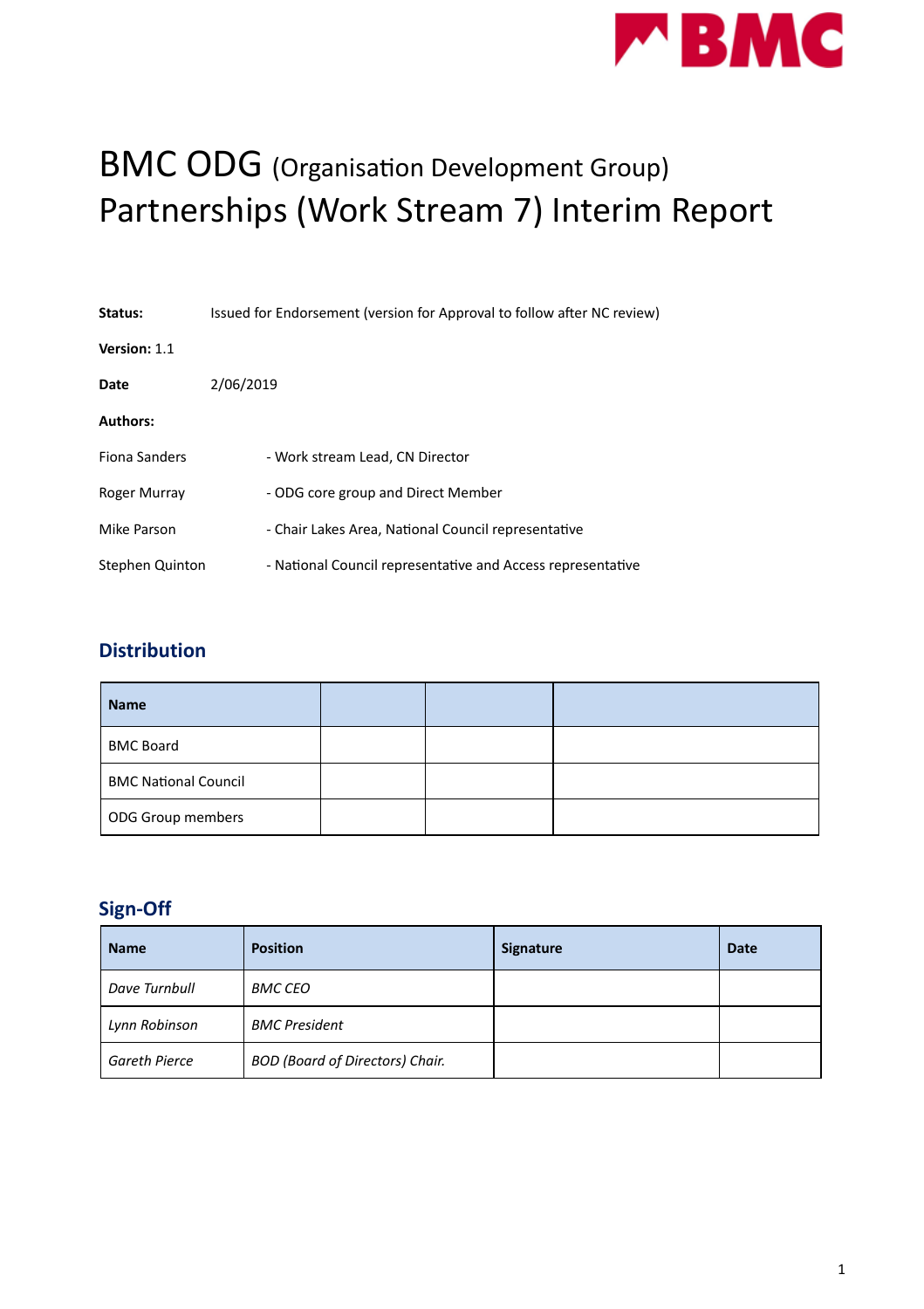#### **Contents**

## **EXECUTIVE [SUMMARY](#page-2-0) [3](#page-2-0)** 1.1 [Context](#page-2-1) [3](#page-2-1) 1.2 Definitions used as a basis of this report [3](#page-2-2) 3 1.3 Partner and [stakeholder](#page-2-3) map: [3](#page-2-3) 1.[4](#page-3-0) Overview of our recommendations and the state of the state of the state of the state of the state of the state of the state of the state of the state of the state of the state of the state of the state of the state of 1.4.1 Overall mapping of our partners and [stakeholders](#page-3-1) [4](#page-3-1) 1.4.2 Set up a Partner [Assembly](#page-3-2) to deliver sector wide strategic alliance [4](#page-3-2) 1.4.3 Formalisation of Access Management Group (AMG) terms of reference to contribute more effectively with the BMC strategic plan on access, conservation and environment and engage with key [stakeholders](#page-3-3) [4](#page-3-3) 1.4.4 Set up a Home Nations Representative forum to facilitate coherence in UK and international representation and collaborative working [5](#page-3-4) and 5 and 5 and 5 and 5 and 5 and 5 and 5 and 5 and 5 and 5 and 5 and 5 and 5 and 5 and 5 and 5 and 5 and 5 and 5 and 5 and 5 and 5 and 5 and 5 and 5 and 5 and 5 and 5 and 5 and 5 1.4.5 Patrons and [Charitable](#page-4-0) trusts [5](#page-4-0) **2. [INTRODUCTION](#page-5-0) [6](#page-5-0)** 2.1 [Background](#page-5-1) [6](#page-5-1) 2.2 Related Documents 6 2.3 Consultation [7](#page-5-2) and 7 and 7 and 7 and 7 and 7 and 7 and 7 and 7 and 7 and 7 and 7 and 7 and 7 and 7 and 7 and 7 and 7 and 7 and 7 and 7 and 7 and 7 and 7 and 7 and 7 and 7 and 7 and 7 and 7 and 7 and 7 and 7 and 7 and 7 2.4 Acknowledgements 7 **3. [Recommendations](#page-6-0) [8](#page-6-0)** 3.1 Overall mapping of partners and [stakeholders](#page-6-1) [8](#page-6-1) 3.4 Partner [Assembly](#page-7-0) [9](#page-7-0) 3.5 Formalisation [of Stakeholders](#page-9-0) and Partners in Access, Conservation & Environment (ACE) [11](#page-9-0) 3.6 National Bodies Forum [12](#page-10-0)

3.7 Other Key partners 13

#### **4. Costs and [Timeline](#page-13-0) [15](#page-13-0)**

4.1 [Costs](#page-13-1) [15](#page-13-1) 4.2 [Timeline](#page-13-2) [15](#page-13-2)

**Appendix 1 - Access [Management](https://odg.thebmc.co.uk/hc/en-gb/article_attachments/360038814953/Appx_1_Partnership_Paper.pdf) Group: Suggested Ways of Working and Terms of Reference**

**Appendix 2 - Access [Management](https://odg.thebmc.co.uk/hc/en-gb/article_attachments/360037972554/Appx_2_Partnership_Paper.pdf) Group: Knowledge and Experience required within the group**

**Appendix 3 - Access Environment and [Conservation:](https://odg.thebmc.co.uk/hc/en-gb/article_attachments/360038815013/Appx_3_Partnership_Paper.pdf) Strategic and Operational Leadership and [Management](https://odg.thebmc.co.uk/hc/en-gb/article_attachments/360038815013/Appx_3_Partnership_Paper.pdf) - Future State**

**Appendix 4 - Partners and Stakeholders in the field of Access and [Conservation](https://odg.thebmc.co.uk/hc/en-gb/article_attachments/360038814973/Appx_4_Partnership_Paper.pdf) work**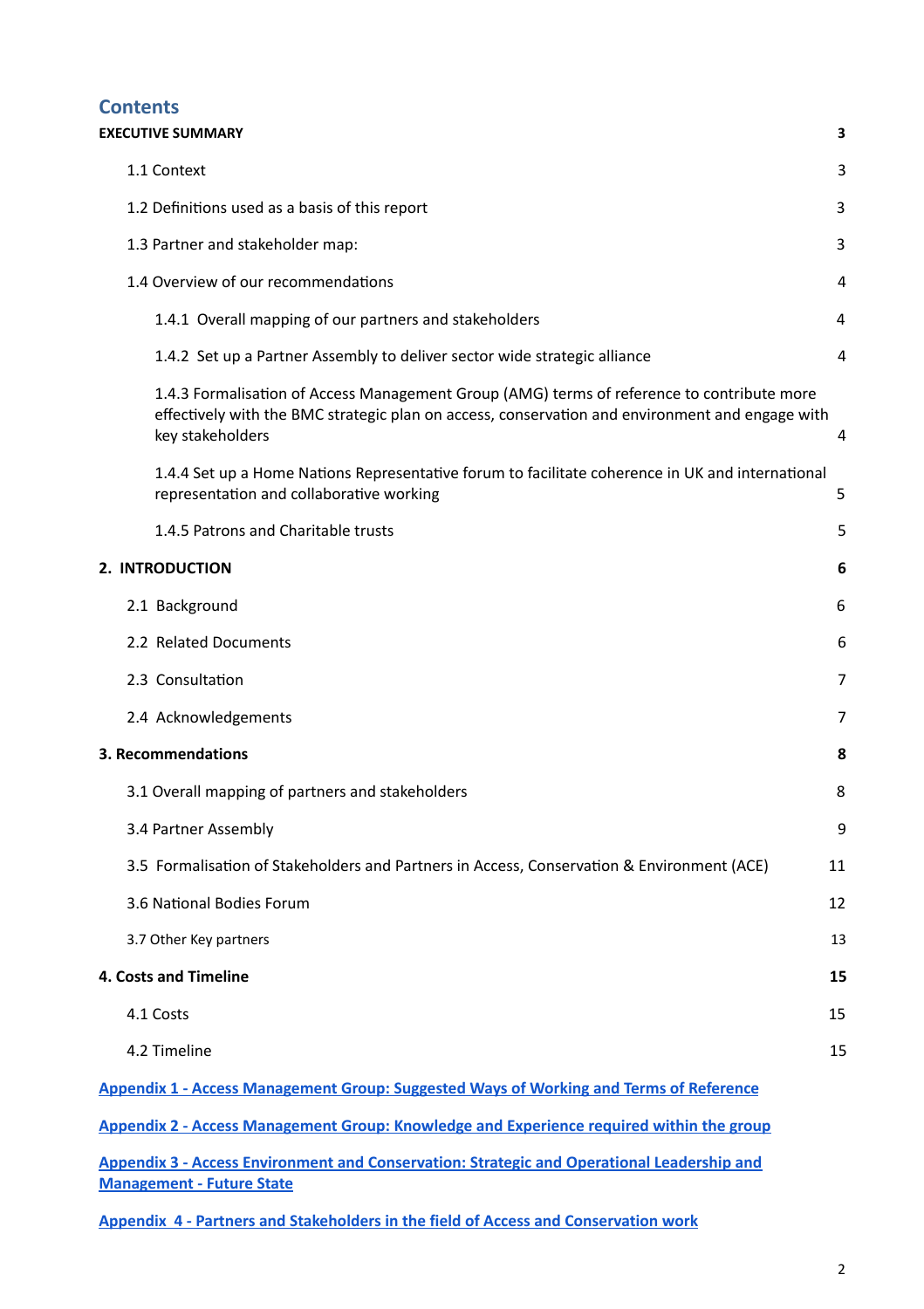# <span id="page-2-0"></span>1. EXECUTIVE SUMMARY

## <span id="page-2-1"></span>1.1 Context

The Organisational Development Group (ODG) split the full scope of its work down into eight work streams, of which this paper covers half of the Partnerships Work Stream - and specifically that covering Partner and Stakeholder Organisations. A small group of people has been formed to work on this part of the Workstream The Terms of reference are set out in [Appendix](https://odg.thebmc.co.uk/hc/en-gb/article_attachments/360038815033/Appx_5_Partnership_Paper.pdf) 5. This paper details the group's recommendation in relation to Partners Stakeholder Organisations and a separate document will detail those recommendations for Clubs.

The BMC operates alongside a large and diverse range of Partners and Stakeholders with each having complementary aims in at least one of the areas of interest to the BMC. To prepare this report the group has collated information on relevant bodies, gathered them into themes and then analysed the aims of all parties in the relationship. The group has considered current operation and how better delivery of the aims could be achieved in the future. The paper is brought to the Board at this point in order to receive endorsement and feedback before it goes out to wider consultation through the Local Areas and National Council. Our intent is that a more complete and updated paper returns to the Board for approval.

### <span id="page-2-2"></span>1.2 Definitions used as a basis of this report

Partners are those organisations who actively participate in the planning, development and/or implementation of any of the BMC's strategies and activities through a formal arrangement which may be based on the terms of reference, memoranda of understanding, or financial/contractual/legal agreements.

Stakeholders being any individuals, groups or organisations that can affect or can be affected by the strategies and activities, successes and failures of the BMC – they can be internal or external and some of them can also be partners. Typically they will include potential conservation, land management or government agencies. However they may also include investors/funders, customers/members, staff, volunteers, and other membership organisations that operate within our sector.

Using these definitions we can cluster our Partners and Stakeholders, as shown diagrammatically below. It is anticipated that we will strengthen existing Partnerships and develop new relationships, all in the service of delivering the BMC Strategic Objectives.

## <span id="page-2-3"></span>1.3 Partner and stakeholder map:

The Partner and Stakeholder Map provides a visual overview of how typically our partners and stakeholders sit within the BMC and how we are to suggest we can best strengthen the relationships with each of the clusters.

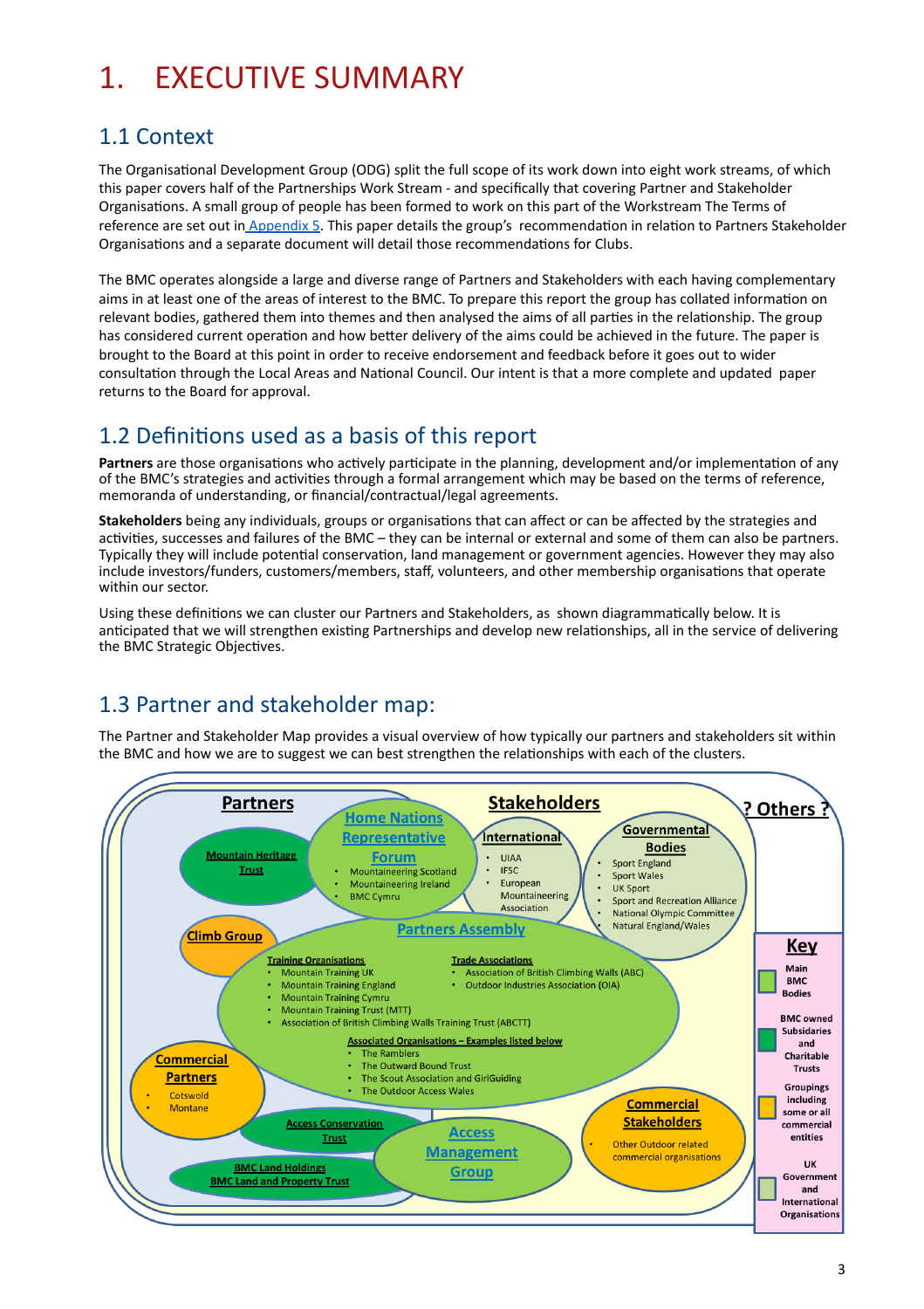The following summary of recommendations gives an overview of all our recommendations in relationship to the three key areas that can be idenfied in the diagram above and shown in bright green - specifically: (i) Training partners, (ii) Access, Conservation & Environmental Partners and Stakeholders and (iii) National Bodies.

### <span id="page-3-0"></span>1.4 Overview of our recommendations

All our recommendations recognise the considerable partnership working that exists within the BMC, aims to build on this base and wherever possible we have aimed to minimise additional resources or work loads. Within each section we identify for you whether we would like your approval or endorsement.

#### <span id="page-3-1"></span>**1.4.1 Overall mapping of our partners and stakeholders**

- 1. Endorse the approach to mapping our partners and stakeholders and which organisations will become formal partners within our governance structure.
- 2. Endorse that BMC members undertaking Mountain Training (MT) represent a sizeable part of the BMC membership and as such should be represented on the National Council in their own right as a constituency councilor.
- 3. Endorse that the Partnership officer role should support the implementation of the three key areas that are identified in the above diagram

#### <span id="page-3-2"></span>**1.4.2 Set up a Partner Assembly to deliver sector wide strategic alliance**

- 1. Endorse setting up a Partner Assembly to engage with training and other associated partners to develop sector wide collaborations that build on the synergies of the differing expertise, skills and attributes in order to identify strategic opportunies, manage risk and create a shared goal. to provide real benefit to the BMC and Partners members.
- 2. Endorse the Partner Assembly to operate independent of the Board whilst having clear lines of reporting to all the Partner boards, whilst recognising the primacy of all organisations boards.
- 3. Endorse the engagement of a number of our associated members or other organisations who could add value to the Partner Assembly and as a route to extending partner relationships and sector alliances.
- 4. Endorse, at least in the short term, a BMC Director being formally assigned to work with, attend meetings and represent the Partner Assembly to the BMC Board. The aim being that in the long term this would be a 'Nominated Director', as defined in the BMC Articles of Association, whom would be drawn from the sector to add depth in knowledge of this sector to the Board.
- 5. Endorse the recommendation that the Partner Assembly have a position and full vote on National Council (anticipated to be a specialist councilor).

#### <span id="page-3-3"></span>**1.4.3 Formalisation of Access Management Group (AMG) terms of reference in order to contribute more effectively to the BMC strategic plan on access, conservation and environment and improve engagement with key stakeholders**

- 1. Endorse the strengthening of our AMG, through both broadening the membership and clarifying its Terms of Reference in order to provide proactive and strategic guidance to the Board and National Council. Offer support to local areas access representatives and help develop strategic priorities with our access, conservation and environmental stakeholders.
- 2. Approve that the Board will appoint a Director to work closely with the AMG, attend meetings of the AMG and represent the AMG to the Board.
- 3. A member of the AMG (either the Chair or other nominated person) becomes a trustee of ACT. This would provide a clear interchange of ideas with our key access and conservation trust and enable both groups to ensure the policies and processes are in line with the overall objectives of each organisation.
- 4. Endorse that the AMG have a position and full vote on National Council (anticipated to be a specialist councilor).
- 5. Endorse the recommendation to work with the Partnership officer towards converting some of our stakeholders to partners in order to help deliver more effectively the strategic objectives.
- 6. Endorse that this group, working with AMG, clarifies the role of volunteer access representatives which would include an overview of how the volunteer role works with the AMG, NC and Board.
- 7. To review the working relationship between ACT and AMG in order to consider how we can utilise our subsidiary to support and deliver clear outcomes on behalf of the BMC in relationship to access, conservation and the environment.

#### <span id="page-3-4"></span>**1.4.4 Set up a National Bodies forum to facilitate coherence in UK and international representation and collaborative working**

1. Approve a National Bodies Forum to ensure that the BMC works in a co-operative manner with our Partner National Mountaineering Organisations and builds an effective alliance to work with government and other international bodies.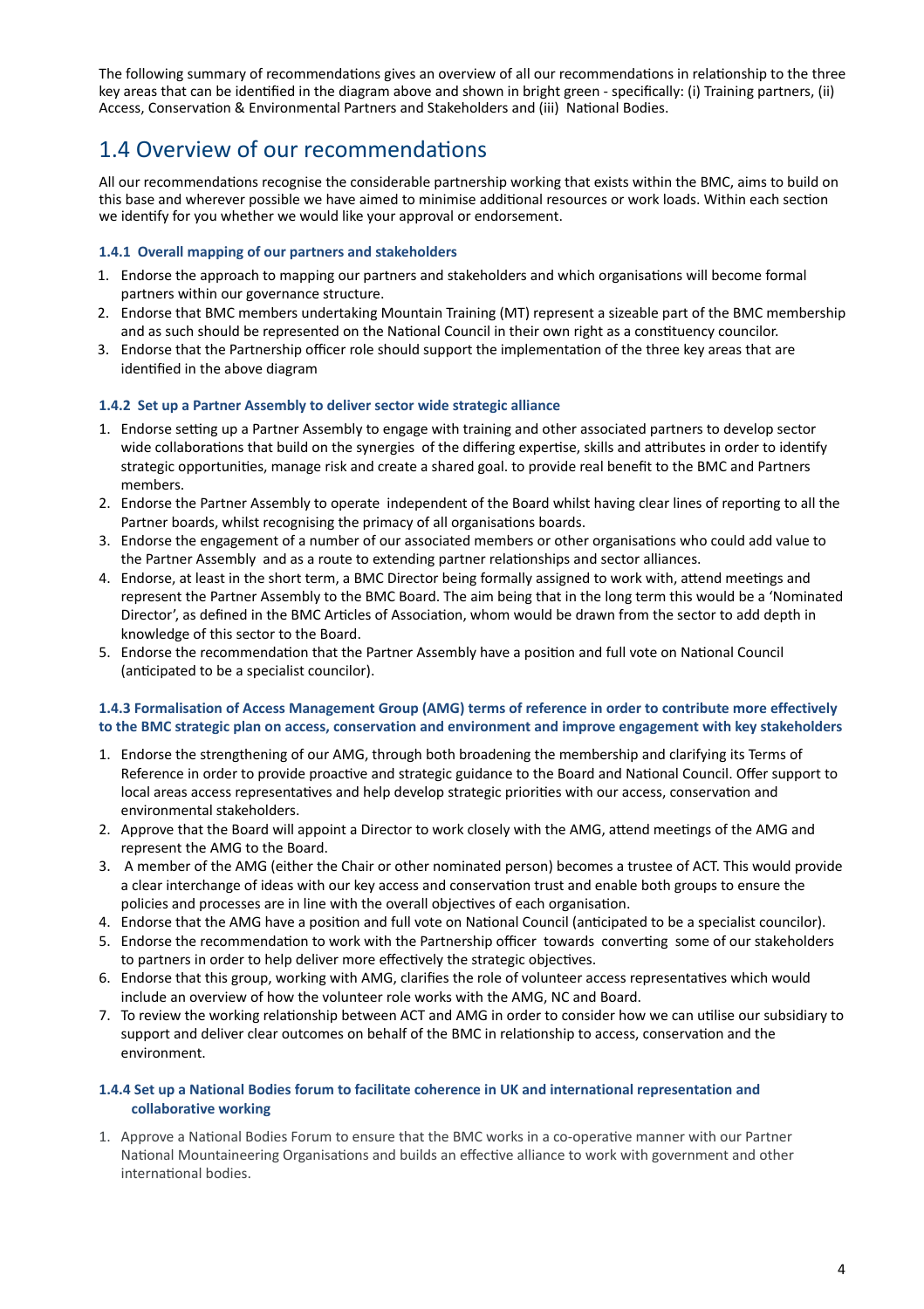<span id="page-4-0"></span>2. Endorse that UIAA and IFSC are key stakeholders and should have an ongoing relationship with the competition group (IFSC) and the Partner Assembly (UIAA) in their strategic planning. Both of these relationships should be monitored by the National Bodies forum and as appropriate the BoD.

#### **1.4.5 Commercial partners**

- 1. The CEO or senior manager to develop a regular relationship with our existing commercial partners in order to establish clear lines of communications to ensure that both partners are achieving the best possible outcomes from these relationships.
- 2. The CEO should report to the Board on how our strategic objectives and ways of working with our commercial partners can be further enhanced by the end of September and how such relationships will be managed going forward.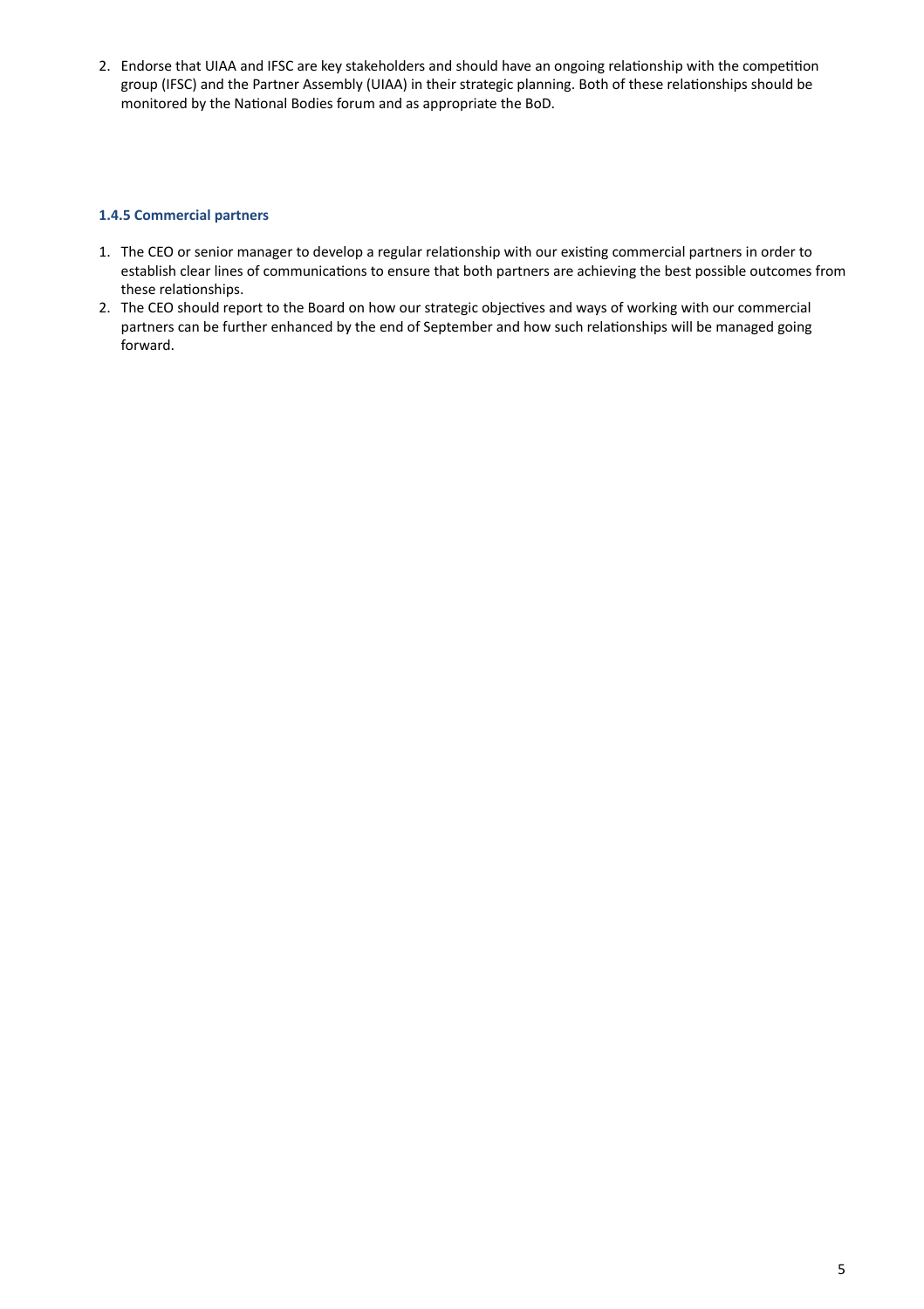# <span id="page-5-0"></span>2. INTRODUCTION

### <span id="page-5-1"></span>2.1 Background

In 2018, the Board and National Council set up the Organisational Development Group (ODG) to provide recommendations on implementing the outstanding items from the 2017 ORG report. The ODG has grouped these items into 8 work streams, which together will provide recommendations to Board and National Council on all outstanding items.

The complex use of the word 'Partners' within the BMC meant that this work stream began its work on identifying the range of organisations that the BMC interfaced with in carrying out its business. The range and depth of these organisations required us to identify groupings of partners against which we could provide specific recommendations on how to strengthen and deepen the relationships. Some key membership/Partners metrics as background:

- There are over 84,000 BMC members of which around 23% are present through being active in Mountain Training
- There is the potential to grow our membership through a number of our partners, associated members and other stakeholders
- In general one can categorise our different partners and stakeholders into a variety of areas e.g. training, access, conservation & environment, international, funded and competitions
- The BMC has a complex mix of subsidiaries, trusts and seats on partner boards who engage at different levels with the strategic and operations of the BMC
- The BMC has utilized the ' Climb Group' to manage what is known as the 'Sport England (SE) funded partners' relationship at an operational level
- Our BMC officers, local access representatives and other volunteers interact with a wide range of stakeholders as required particularly in response to particular issues or campaigns
- At a strategic level there is less clearly defined engagement with partners or key stakeholders
- The CEO, President and other ambassodors of the BMC have informal/representative relationships with Mountaineering Ireland, Mountaineering Scotland and within Europe via the European Association of Mountaineering, UIAA and IFSC
- The BMC Access and Conservation Officer for Wales has cooperated with a number of groups within Wales on access issues but there is potential to strengthen the relationship with recently formed groups such as the Outdoor Alliance.

In this paper we focus on the overall approach of how we envisage that the BMC can improve the way it engages with its partners and stakeholders both within our governance structure and more widely to strengthen our long term relationships. Further as we touch many partner and stakeholder organisations through our staff, volunteers and members, we intend to provide in our final report recommendations about support, training and communication.

Two elements have been removed from this works streams terms of reference. The BMC Chair and President formally take over leading the restructuring of the relationship with the Patrons. Further the BMC Board formally accept that the restructuring and Partnership arrangements for Subsidiaries and Trusts is the work of the Corporate Structure Work Stream. **This is the report from Work Stream 7 - Partners. Recommendations relating to the BMC relationships with "Clubs" is provided in a separate document.**

### <span id="page-5-2"></span>2.3 Consultation

We have engaged with a number of other ODG work streams in particular ODG Work Stream 5- Governance (which includes the National Council reconstitution work group) and working groups on Wales and Competitions. We have undertaken a number of consultations with our Partners, BMC staff and volunteers in order to inform the recommendations.Further we have engaged with BMC staff, AMG and Partners in order to ensure that the recommendations are implementable by those affected.

The basis of all our recommendations is previous reports dating back to the initial ORG Report.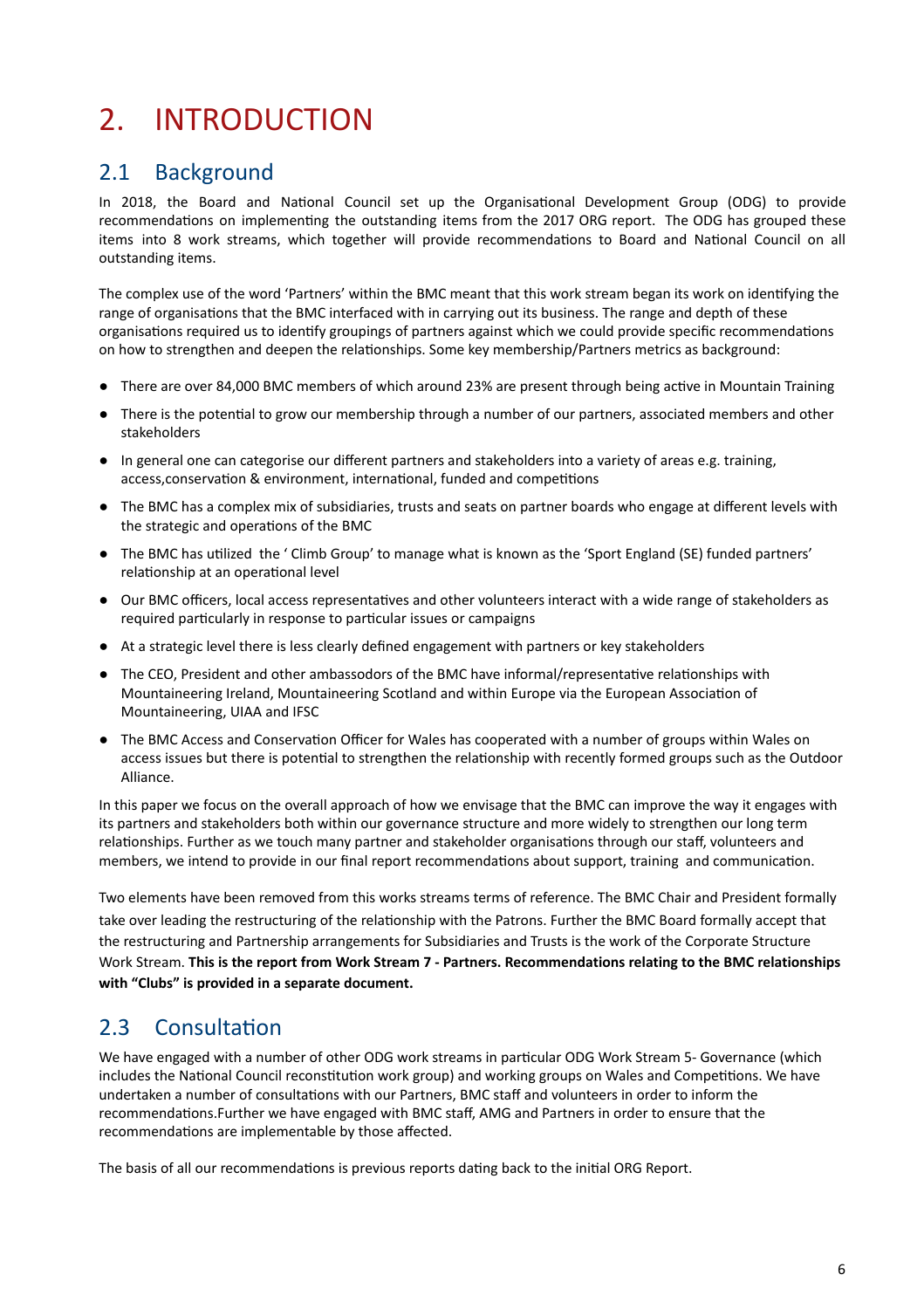# <span id="page-6-0"></span>3. Recommendations

## <span id="page-6-1"></span>3.1 Overall mapping of partners and stakeholders

ORG recommendation 13: The BMC should review its strategic partnership and where necessary strengthen existing *partnerships or develop new partnerships with organisations across the spectrum of the BMC's work.*

The ORG made a number of recommendations in regard to Partner organisations however it did not define a partner organisation and this led to the confusion regarding commercial partnerships. Therefore it was felt that agreeing some definitions would enable us to provide more focused recommendations. We therefore offer the following definitions **as a basis of our recommendations:**

Partners are those organisations who actively participate in the planning, development and/or implementation of any of the BMC's strategies and activities through a formal arrangement which may be based on the terms of reference, memoranda of understanding, or financial/contractual/legal agreements.

Stakeholders being any individuals, groups or organisations that can affect or can be affected by the strategies and activities, successes and failures of the BMC – they can be internal or external and some of them can also be partners. Typically they will include potential conservation, land management or government agencies groups. However they may also include investors/funders, customers/members, staff, volunteers, and other membership organisations that operate within our sector.

Using these definitions we can cluster our Partners and Stakeholders, as shown diagrammatically below.



Our recommendations in this document focus on the key areas that can be identified in the above diagram and shown in bright green - specifically:

- (i) Training and associated activities partners,
- (ii) Access, Conservation & Environmental Partners and Stakeholders
- (iii) Home nations representatives forum
- (iiii) Other key partners in particular Commercial partners and subsidiaries

It is anticipated that by undertaking the following recommendations we will strengthen existing Partnerships and develop new relationships, all in the service of delivering the BMC Strategic Objectives. We therefore request National Council (NC) and the Board to endorse this approach and identify potential groupings that we as yet we have not explored. We provide more detail about each area in the main report.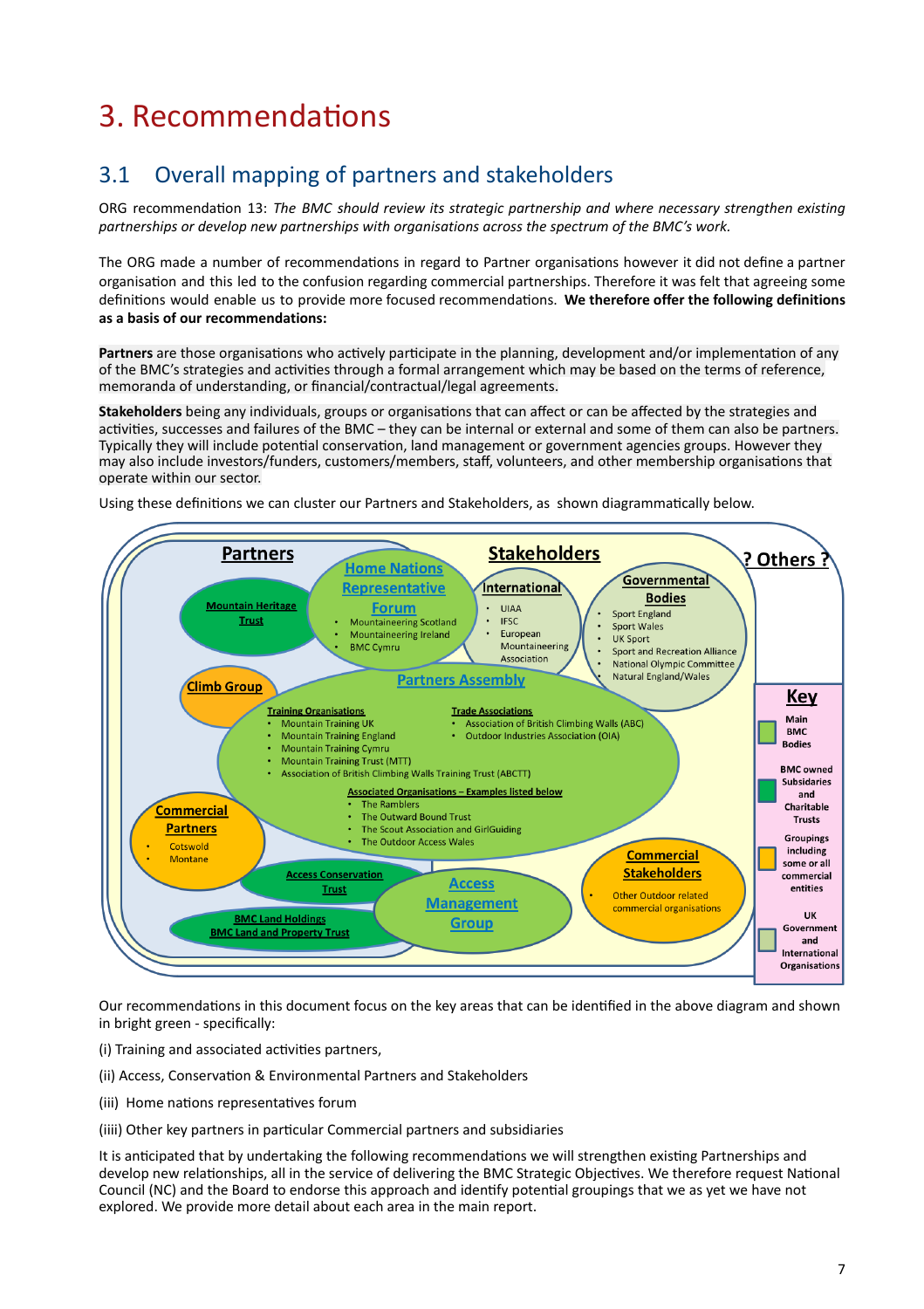## 3.2 Mountain Training (MT) membership

We highlight that along with MT (in its various forms) being one of our closest partners, it also provides a significant group of our membership. We therefore look to NC and the Board to endorses our recommendation that MT members should be offered the opportunity to elect a constituency member on the National Council. This provides the BMC with an opportunity to ensure that it remains relevant to this group over time and recognises the requirement that, in choosing to undertake study, they become a member of the BMC.

### 3.3 Partnership officer

We believe that the opportunity of having a partnership officer funded by SE provides significant opportunity to take forward the recommendations set out in this document and any further recommendations likely to be made in the latter reports. Therefore as a starting point we request that the role description and appointee should take into consideration the implementation of the three key areas we have identified.

- 3.3.1. The Partnership officer should be involved in helping implement the recommendations within this report and work alongside the Partnership workstream and the CEO to agree priorities at the time of appointment.
- 3.3.2. Recognise that the number of officers involved in Access, conservation and environment is significant and therefore this role should be balanced between supporting the work of the Partner Assembly, Home Nations Representative Bodies Forum and access and conservation partnerships.
- 3.3.3. The work in access and conservation would ideally be in developing partnerships within a few key stakeholders towards moving them to become partners in a similar way to our funded partners.
- 3.3.4. The Partnership officer should be encouraged to help link the commercial partners with other activities and committees within the BMC in order to promote the importance of partnership working and joint activities across the organisation.

#### <span id="page-7-0"></span>3.4 Partner Assembly

*ORG Recommendation 35: The BMC should create a Partners' assembly to strengthen key alliances and sector partnerships.*

We identified that we have a close relationship with the group known as 'funded partners' and with whom the BMC works on the SE funded activities. They are known as 'The Climb Group' and meet to manage the bidding process and manage the operational elements of the bid. This group includes:

- Mountain Training UK
- Mountain Training England
- Mountain Training Cymru
- Mountain Training Trust (MTT)
- Association of British Climbing Walls (ABC)
- Association of British Climbing Walls Training Trust (ABCTT)

We propose that the "Climb Group" should continue to exist and remain focused on the SE funded activities, with employed officers attending (as is presently the case) to deal with operational issues. However these partner organisations should also form the core of the Partner Assembly but with Board or equivalent representation which was identified as important by the ORG.

Further we established through our consultation that this group would like the BMC to act as a coordinator and National Voice and that it wished the ORG recommendations for a Partner Assembly and Board representation to be introduced. Based on our mapping exercise we established that this group formed the basis of an already strong alliance in the area of training and associated activities and therefore we have come up with the following recommendations in regard to the Partner Assembly.

**3.4.1** Establish a Partner Assembly and its purpose to be something in line with: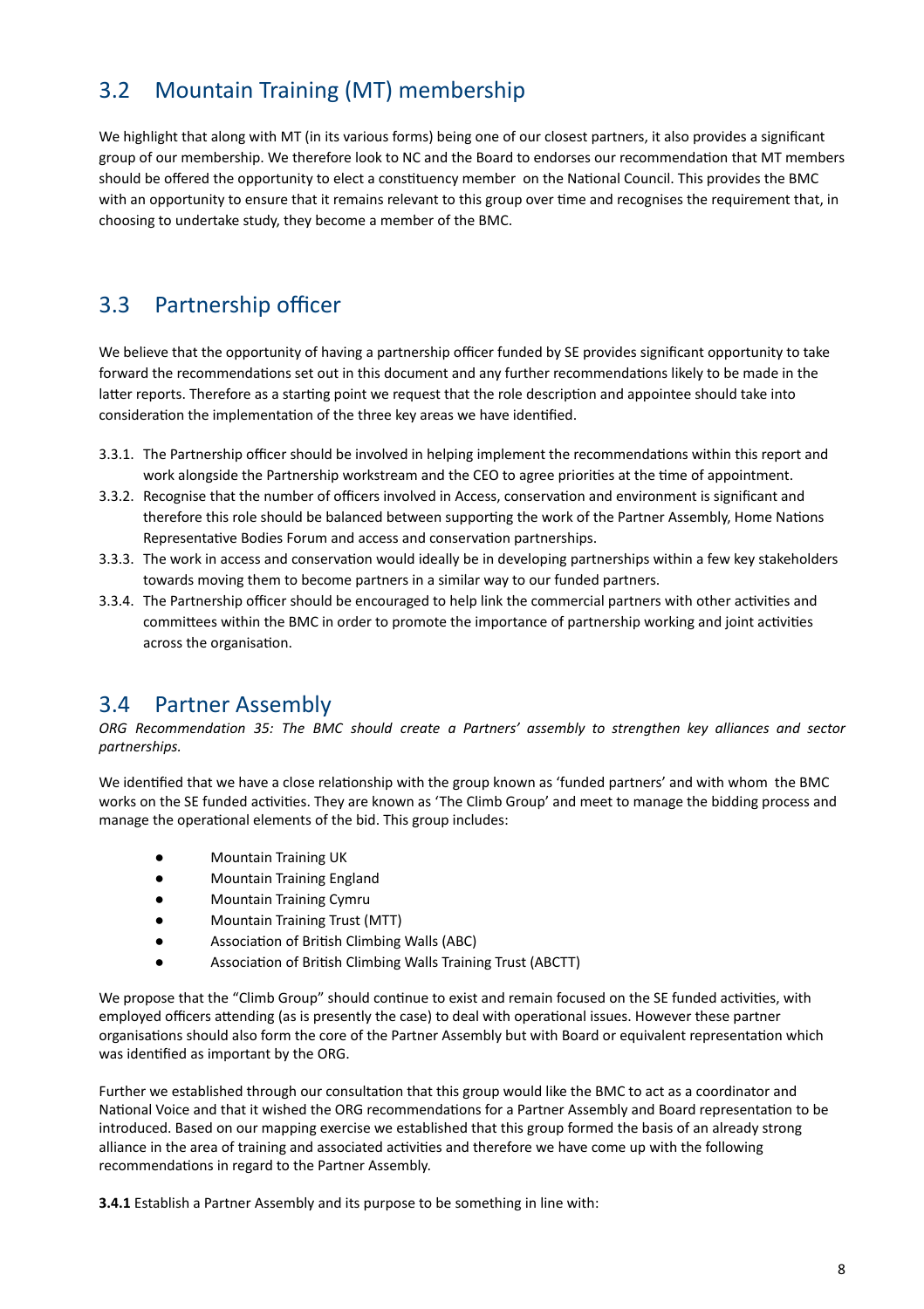To act as a body for membership or representative bodies associated with BMC activities for the purpose of identifying *and agreeing potential synergies and strategic alliances. Further to constructively challenge and offer guidance,* sounding board and communication mechanism on the strategic plans of the BMC and other Partner boards. The focus *of the Partner assembly is likely to include such areas as:*

- *● education skills development across the sector*
- *● the olympics, competition and talent development*
- *● membership and/or business development*
- *● sector leadership across the mountaineering(as defined by the BMC)*
- **3.4.2** Require the Partners to be associated members of the BMC to enable them to engage with the BMC governance and strategy setting. This will ensure that these Partners are committed to the BMC values and recognise the importance of being a member of the BMC.
- **3.4.3** Encourage the membership of this group to include other prominent organisations in associated arena's and also ensure Welsh( Cymru) representation. At the present time we suggest the following organisations may be invited to sit on the assembly:
	- The Scouting and Guiding associations- because they provide training and experiences to young people who sit within our strategic challenges
	- The Ramblers- because they are engaged in helping people gain skills in the lowlands and e.g already developed in partnership with MT a programme of training for hillwalking.
	- Calvert Trust or Outward Bound Trusts- because they deal with large number of young or people with disabilities
	- Outdoor Industries Association UK because their membership comprises 200 outdoor companies in the UK who run an annual conference and trade exhibitions and campaign for outdoor activities. OIA is a member of EOG, Europena Outdoor Group.
	- Representation from appropriate Welsh organisations as advised by Wales work group -Outdoor alliance?
	- BMC competition group or similar

However we also believe other organisations could be encouraged to join such as:

- Association of heads of outdoor education centres
- Joint Services Mountain Training Centre as a key provider of qualifications in their sector
- **3.4.4** A Board member sit on the assembly and act as representative to the Board. This will enable the partners' to constructively challenge and offer guidance to the Board and National Council. Further it will enable strategic alliances to be developed and acted on quickly with support from the BoD. Further consideration should be made by the Board to the advantages of making this representation more formal through utilising a Nominated Director position to gain long term insight and the expertise of this group. (as recommended in the original ORG report)
- **3.4.5** A member of the Partner assembly should have a position as a specialist councillor on National Council and thereby have full voting rights. This will ensure that the Partner Assembly works closely with and understands the broader issues and requirement of the BMC membership. It provides clear recognition of the contribution of the Partners to the role of National Council
- **3.4.6** In order that the Partner Assembly works effective with both of the above governing bodies it is important that Terms of reference and an MOU are developed in conjunction with the Partners, National Council and the Board.
- **3.4.7** Further, it is recognised that once the work group on how best to manage competitions within the BMC has made its recommendation that the Board considers including this group within the Partners' assembly. It would also seem sensible that a number of specialised committees such as youth and training, child protection, as well as, representatives who sit on these Partners Boards on BMC's behalf are involved in the workings of this assembly in some form. Further work on exploring how it would be best to keep them informed and engaged should be included in the development of the Terms of reference and MOU.
- 3.4.8 Also it would be important to recognise that MT Cymru alongside other appropriate welsh organisations should be invited to ensure that we are able to provide a considered approach across all of the Home Nations.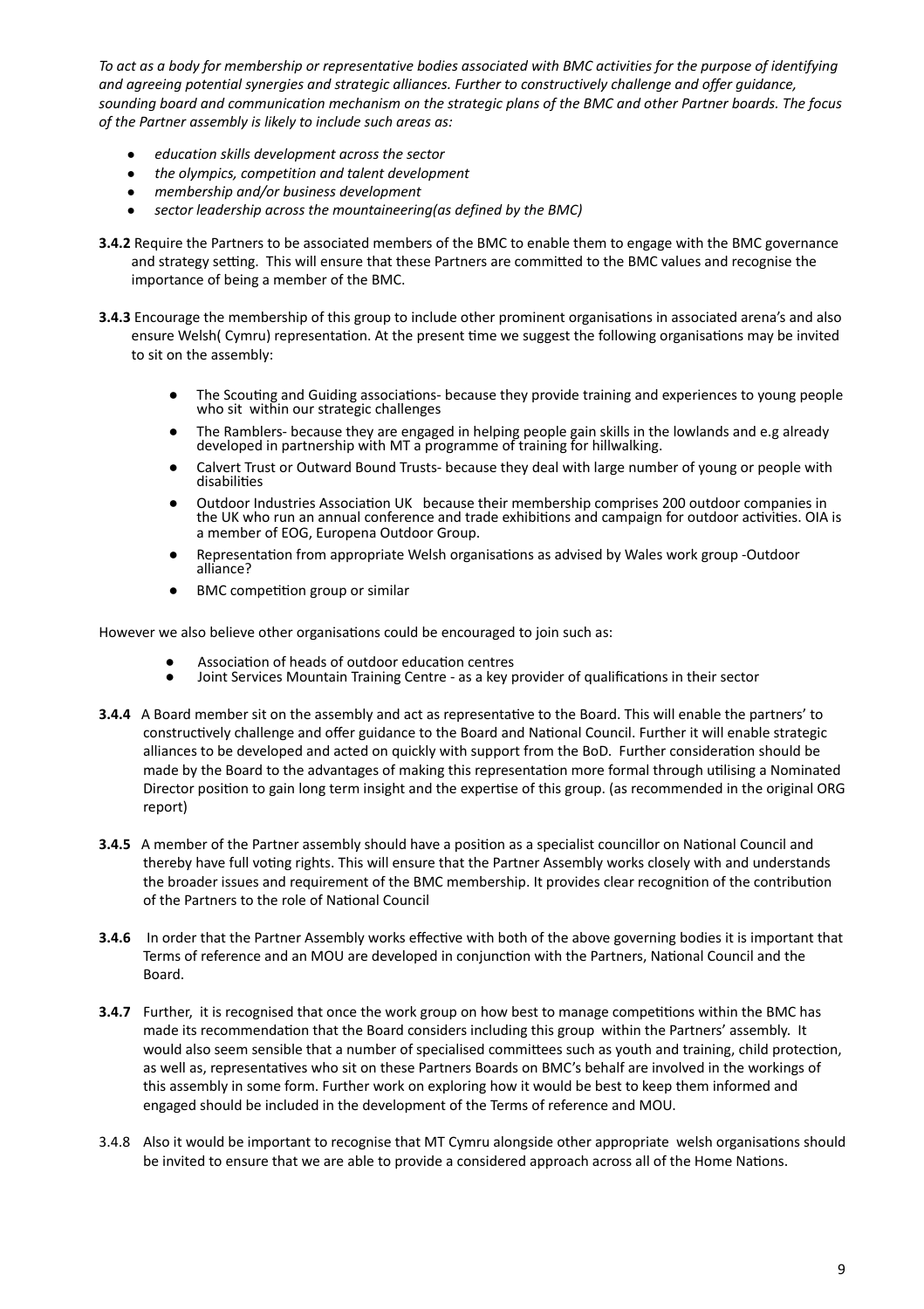## <span id="page-9-0"></span>3.5 Formalisation of Stakeholders and Partners in Access, Conservation & Environment (ACE)

#### **3.5.1 Key findings**

Access and conservation remains the top priority for BMC members. Presently the BMC has a number of access and conservation officers who all contribute to the delivery of these activities mainly at an operational level or in response to issues arising at a governmental level. The work of the officers is extensive and wide ranging which leads to the following challenges associated with Access, Environment and Conservation Management (ACE):

- Most of our relationships within this arena are stakeholder relationships which may reflect to some degree the size of some of those organisations operating in the field but provides substantial challenges for the BMC in terms of resourcing activities.
- Little reflection of the ACE being number 1 priority in the formal representation of it within the governance structure of the BMC.
- Limited formal relationship between the Access Management Group (the main committee responsible for recommending policy on ACE) and the Board, although its terms of reference require it to set ACE policy.
- Limited ability by our other governing bodies and committees to exploit the expertise that exists within the AMG and limited dialogue with the Access and Conservation Trust (ACT).
- Limited involvement of AMG in the setting of ACE priorities and the development of the ACE element of the strategic plan.
- Limited inter working between ACT, Land management group & AMG to ensure consistent approaches & priories
- Communications covering Access, Environment and Conservation rely on a handful of staff, who do not have the bandwidth to bring together the strategic, national - international and local issues.
- Local Access Representatives do not have clarity on how to escalate issues to National International and Strategic Levels, therefore it is often left to chance and the time and insights coming from a BMC officer.

The following diagram shows the current governance relationship of the AMG



#### Solid Line = direct representation Dotted Line = indirect representation

The following diagram shows the recommendations for strengthening the AMG in order to play a substantive role within the governance and provide strategic direction to the BMC:



**3.5.1.1** In summary this would provide a shift from a position where there is only an observer role on NC, no link to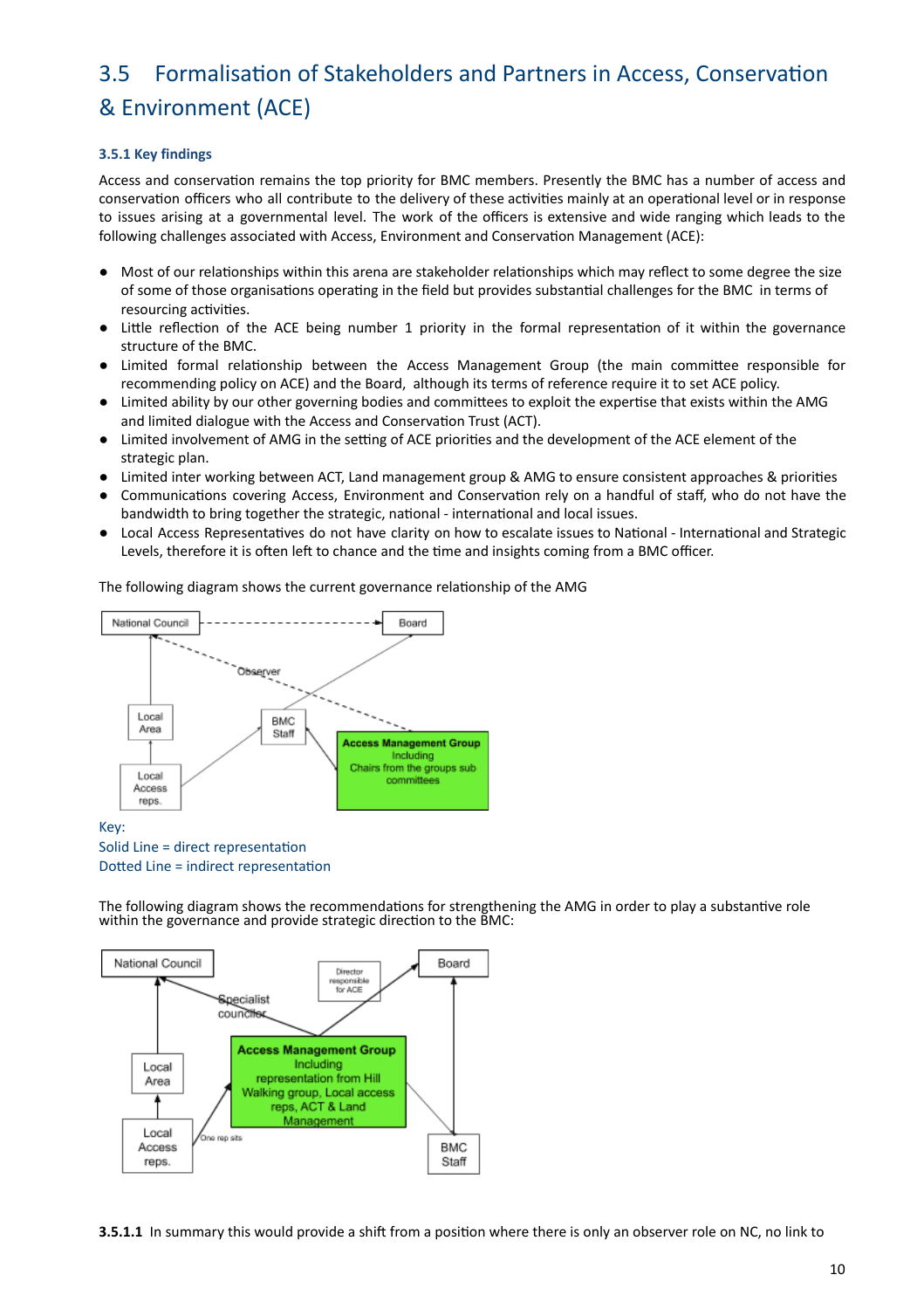the Board or any interaction between local area representatives as a whole and the AMG to one where there are clear relationships and input into the main governance bodies. The AMG is strengthened through broadening the membership of the AMG and clarifying its Terms of Reference and Ways of Working. The AMG is required to play a substantive role in shaping the strategic plan relevant to ACE and consider the BMC Policy around Access, Environment and Conservation. Further its focus should move towards National -International and Strategic issues, leaving the BMC officers and local areas to deliver the operational requirements. (See [appendix](https://odg.thebmc.co.uk/hc/en-gb/article_attachments/360038814953/Appx_1_Partnership_Paper.pdf) 1.)

- **3.5.1.2** The present membership of the AMG includes a wide range of expertise but is limited to a small number of people. When strengthening the group, we recommend that there should be consideration of the areas of knowledge and experience needed to maximise the effectiveness of this group. These areas are detailed in [appendix](https://odg.thebmc.co.uk/hc/en-gb/article_attachments/360037972554/Appx_2_Partnership_Paper.pdf) 2 and include; Government initiatives and processes, Hill walking and rights of way, traditional and sport climbing including quarry access, knowledge of flora and fauna conservation and sustainability issues and knowledge of our key stakeholders such as RSPB, National Parks and Landowner associations.
- **3.5.1.3** It is anticipated that it will provide strategic oversight of operational activity delivered by Local Area Access Representatives and BMC Staff, providing guidance on the priorities and potential approach.
- **3.5.1.4** The decision-making process should be clarified to ensure that issues are resolved at the appropriate level in the organisational structure. This is explained in detail in the table in [appendix](https://odg.thebmc.co.uk/hc/en-gb/article_attachments/360038815013/Appx_3_Partnership_Paper.pdf) 3.

#### **3.5.2 Board director assigned to ACE/AMG**

In order to raise the profile and influence of the AMG and in recognition of the importance of this area to the membership, we recommend that there should be a Board Director assigned to represent the work of the Access, Conservation and the Environment Group (AMG).

#### **3.5.3 AMG position on the National Council & ACT**

3.5.3.1 A member of the AMG (either the Chair or other nominated person) becomes a voting specialist member of the reconstituted National Council. This would provide a clear interchange of ideas with our membership and an understanding and input into the strategic and high priority work of the AMG.

3.5.3.2 A member of the AMG (either the Chair or other nominated person) becomes a trustee of ACT. This would provide a clear interchange of ideas with our key access and conservation trust and enable both groups to ensure the policies and processes are in line with the overall objectives of each organisation.

3.5.3.3 To review the working relationship between ACT and AMG in order to consider how we can utilise our subsidiary to support and deliver clear outcomes on behalf of the BMC in relationship to access, conservation and the environment.

#### **3.5.4 Partnership working in the field of Access and Conservation**

There are many partners and stakeholders with which the BMC works in order to protect access and the environment. Partners include Mountaineering Scotland, BMC Access and Conservation Trust and BMC Land Holding Ltd. Stakeholders include the National Trust, Welsh Outdoor Alliance and the RSPB. (See [appendix](https://odg.thebmc.co.uk/hc/en-gb/article_attachments/360038814973/Appx_4_Partnership_Paper.pdf) 4 for a detailed list.) In the future, it might be appropriate for some stakeholders to become partners although this process would need to be carried out with care to keep all stakeholders 'onside'.

**3.5.4.1** At a strategic level the AMG should work closely with the organisations listed above in order to formulate policy and influence legislators with the aim of improving access and preserving the environments in which we climb and walk.

**3.5.4.2** The AMG should retain the ability to set up and close down working groups with representatives from some of the bodies listed above for specific issues such as rights of way, coastal access and liability. These working groups will also draw on volunteers from the membership with specialist knowledge appropriate to the issues.

**3.5.4.3** At present many local volunteers are unclear of the structures and lines of communication within the BMC. We recommend that the role of volunteer access representatives are clarified and training is provided which would include an overview of how the volunteer role links with the AMG, NC and Board. This should include the role of ACT and its potential support in local area projects.

<span id="page-10-0"></span>**3.5.4.4** The AMG should work with the access officers to carry out a "knowledge audit" of BMC access and conservation representatives, provide a structured induction, and identifying high risk areas for priority knowledge and skills transfer. Using the result of the audit the BMC should Increase investment in appropriate training and paid courses for access and conservation volunteers and club volunteers using the BMCs network of partners/stakeholders where appropriate, and using a "social return on investment" model. See section 4.8 of members engagement paper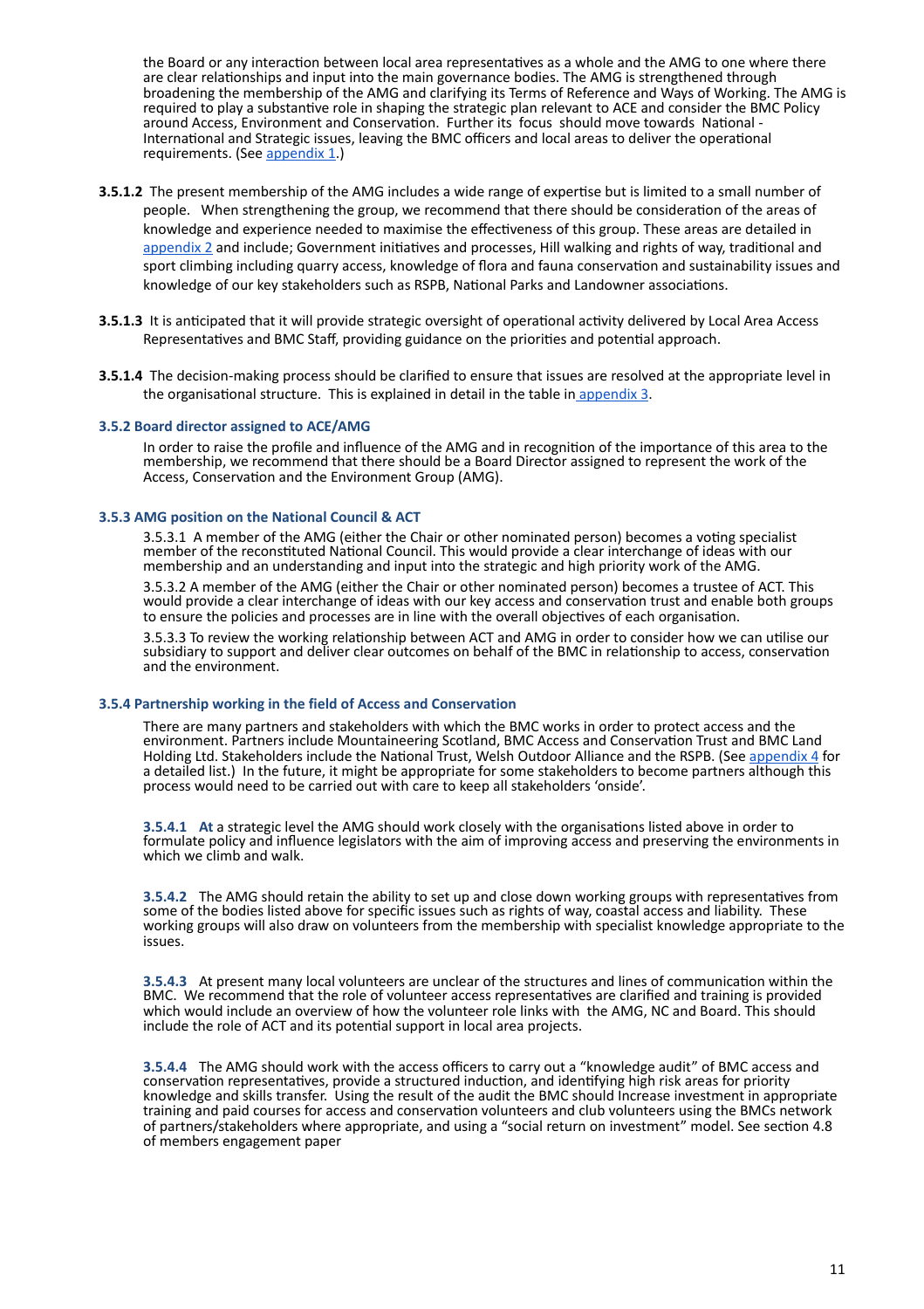## 3.6 Home Nations Representative Bodies Forum

ORG recommendation 14 is "The BMC should work with and develop partnerships with other nations' governing and *representative climbing, hillwalking and mountaineering organisations and global climbing organisations such as the UIAA and IFSC".*

This section makes recommendations for ensuring that we have a cohesive, focused voice which raises the profile of our national bodies when working in an international field and enables the BMC to build into its strategic plans appropriate alliances with MS, MI and Wales.

- **3.6.1.** The BMC CEO already works with MS and MI and we believe that it would be beneficial if this work was formalised within the Home Nations Representative forum. The CEO or senior representative from MS, MI and a representative from Wales - such as the Outdoor Alliance are encouraged to join this group agree terms of reference and regularity of meetings. The purpose of this group will be to identify international trends that may impact the home nations, agree areas of closer working relationships and provide joined up representation at National and International level as appropriate.
- **3.6.2.** Whilst the ORG amended report did suggest that MS should sit on the Board it is this work streams belief that the relationship with MI, MS and Wales would be better served through this mechanism until we have a better understanding in regard to the results of both the competition work group and the Wales work group.
- 3.6.3. This forum will not impact the membership or voting rights of National Council. However we strongly recommend that at least annually the National Council require the BMC CEO to provide an update covering progress, challenges and forward plans that cover both national and international aspects.
- 3.6.4. It is important to note that we already have representation on UIAA, IFSC and European Association of Mountaineering and this relationship could be strengthened through more effective feedback loops into the appropriate committees, strategic planning processes and other governance structures of our organisation.
- **3.6.5.** Further it is anticipated that this National Bodies Forum would work closely with the Partners Assembly and the International Committee.

### 3.7 Other Key partners

#### **3.7.1 Commercial Partners**

It is noted by this work stream that going forward we could work more effectively with our commercial partners, preferably moving away from the concept that they are purely a transactional relationship. In this document we do not address in detail ways of encouraging this as we are focusing on how best we work with partners and stakeholders within our governance structures. However we would strongly encourage that we build on our relationships with Montane and Cotswold to broaden our commercial partnerships and ensure that we are ulising them to promote our campaigns and communications on key issues.

**3.7.1.1.** The CEO or senior manager to develop a regular relationship with our existing commercial partners in order to establish clear lines of communications to ensure that both partners are achieving the best possible outcomes from these relationships.

**3.7.1.2.** The CEO should report to the Board on how our strategic objectives and ways of working with our commercial partners can be further enhanced by the end of September and how such relationships will be managed going forward.

**3.7.1.3.** The Partnership officer to liaise with the CEO to identify ways that our COmmercial partners may engage more effectively with our committees and staff to enhance the products and services we offer our members.

#### **3.7.2 Other key partners**

Within our definition of Partners and stakeholders, we identify a number of Partners that have only briefly or do not fit within the key areas we have recommended above. Therefore the following provides a summary of recommendations to ensure that the BoD are aware of potential actions that can be taken around these groups of partners.

| Partner group                 | Recommendation                                                                                                                                        |
|-------------------------------|-------------------------------------------------------------------------------------------------------------------------------------------------------|
| Access and Conservation Trust | Closer ties should be explored between ACT and AMG. We have established<br>within the AMG potential ways of encouraging this as a step to future work |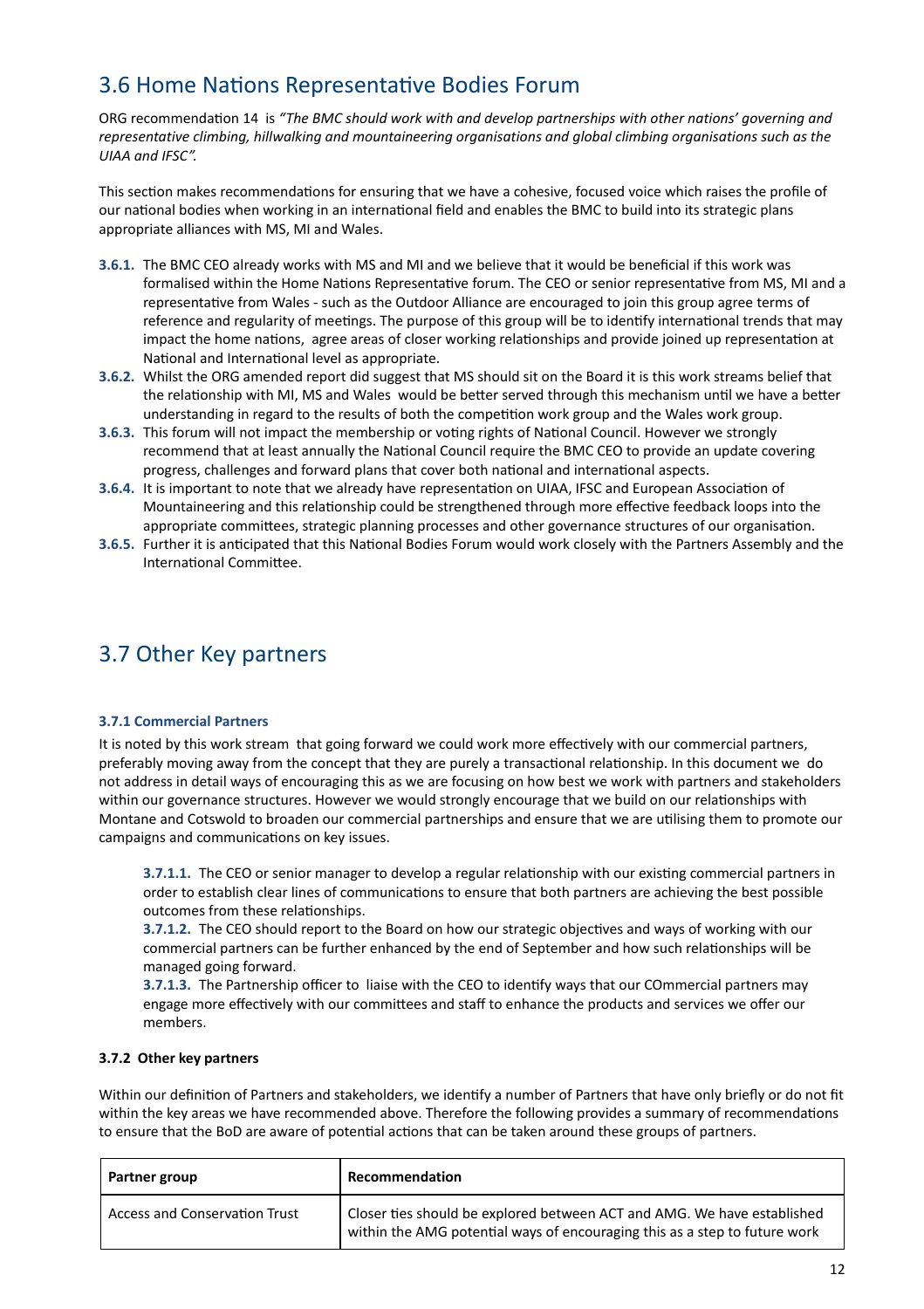|                                                                            | together in this area                                                                                                                                                                                                                                                                                                                                                                                                                   |
|----------------------------------------------------------------------------|-----------------------------------------------------------------------------------------------------------------------------------------------------------------------------------------------------------------------------------------------------------------------------------------------------------------------------------------------------------------------------------------------------------------------------------------|
| Mountain Heritage Trust                                                    | Ethics and heritage is a strong ethos of our membership and therefore a<br>more structured relationship is recommended. We recommend that this<br>work should fall into the Work Stream 4 which will be reviewing Subsidiaries<br>and Charitable Trusts.                                                                                                                                                                                |
| Land holding limited; Land &<br>property trust plus national hut<br>trusts | A review of the relationship between AMG, National Bodies forum and these<br>charitable trusts and subsidiaries should be undertaken within WorkStream<br>4.                                                                                                                                                                                                                                                                            |
| Patrons                                                                    | Approve that the Chair & President take the lead with respect to the Patrons<br>recommendations and report to the BoD on appropriate steps taken, The<br>partnership work stream to cease all work around Patrons.                                                                                                                                                                                                                      |
| Associated members                                                         | There are many organisations that could potentially add value to the BMC<br>and the associated membership should be explored to encourage more<br>organisations to sign up to the principles and values of the BMC.<br>Organisations such as those partaking in large event challenges should be<br>encouraged to join as Associate Members and the BMC should consider an<br>appropriate fee structure to support these organisations. |
|                                                                            |                                                                                                                                                                                                                                                                                                                                                                                                                                         |